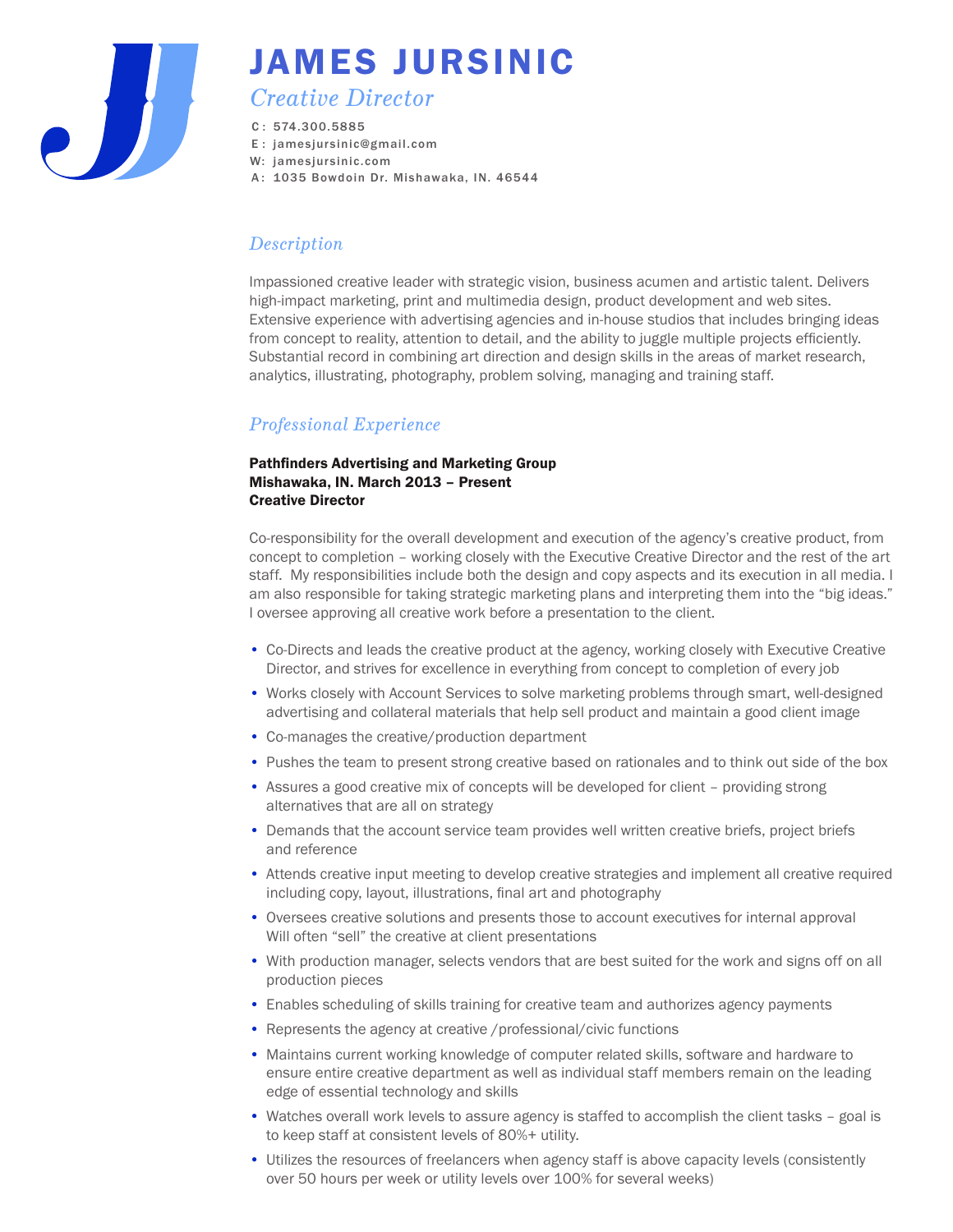#### Belwith Products Grandville, MI. April 2012 – March 2013 Senior Art Director & Marketing Specialist

- Designed catalogs for the Keeler and Hickory Hardware brands under Belwith Products.
- Designed point of purchase displays for big box stores (Home Depot, Menards and Lowes).
- Developed package designs for retail customers.
- Designed magazine ads for a variety of industry related periodicals.
- Designed trades show booth graphics, emails and post cards.
- Directed and gave art direction on videos and commercials.
- Story boarded and created scripts.
- Created project plans and creative briefs for various marketing campaigns.
- Reviewed first article products for quality control.
- Managed all multimedia resources.
- Managed, interviewed, evaluated, and trained employees.

#### **Baudville**

#### Grand Rapids, MI. March 2004 – April 2012 Senior Graphic Designer and Product Development Lead

- Designed and managed the process of delivering catalogs from initial concept to final production.
- Managed website design development and Google analytics testing.
- Designed advertising mailers, logos, periodical ads and signage.
- Illustrated and designed proprietary new products.
- Photographed merchandise for ads and catalog layouts.
- Organized outside photo shoots with free lance photographers and talent.
- Directed, co-wrote and illustrated story boards for online viral videos and commercials.
- Oversaw quality control on catalogs and marketing material produced locally and nationally.
- Designed show booth exhibits as well as attended and staffed trade show conferences.
- Managed, evaluated and trained employees on their positions or equipment.

#### DeJonge Studio Grand Rapids, MI. April 2003 – March 2004 Creative Manager

- Designed catalogs, posters, mailers and photo albums for sales and marketing.
- Digitally enhanced and manipulated photography.
- Produced photography sets and environments.
- Maintained printers, photography and processing equipment.
- Acquired training and experience in photography production from David DeJonge.

#### Custom Matte Grand Rapids, MI. December 2001 – February 2003

#### Graphic Designer

- Designed advertising layouts and package design.
- Processed print jobs by producing film and proofs for customers.
- Repaired printing equipment and customer files.

#### Freelance Graphic Designer & Illustrator 1997 – Present

• Providing design services such as logos, illustrations, websites, annual reports, marketing identies, and promotional pieces for Midwest and National clients.